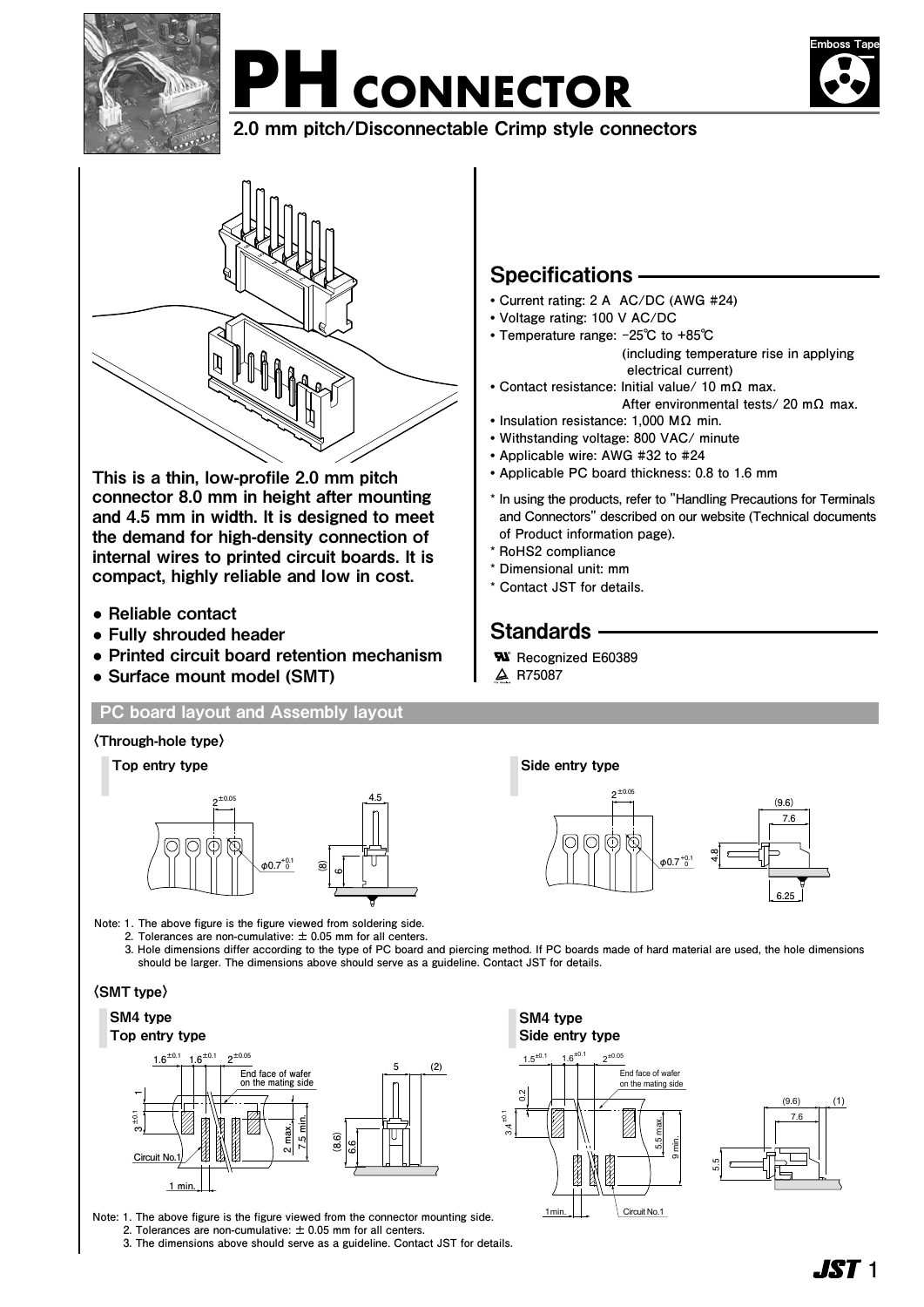# **PH CONNECTOR PH CONNECTOR**

#### **Contact**



| Contact                 | <b>Crimping</b><br>machine | Applicator       |                |                            |  |  |
|-------------------------|----------------------------|------------------|----------------|----------------------------|--|--|
|                         |                            | Crimp applicator | <b>Dies</b>    | Crimp applicator with dies |  |  |
| SPH-002T-P0.5S          |                            | MKS-L            | MK/SPH-002-05S | APLMK SPH002-05S           |  |  |
| SPH-002T-P0.5L   AP-K2N |                            |                  | MK/SPH-002-05L | APLMK SPH002-05L           |  |  |
| SPH-004T-P0.5S          |                            | <b>MKS-L-10</b>  | MK/SPH-002-05S | APLMK SPH004-05S           |  |  |

**Model No. Applicable wire**<br> **AWG #**  $\left| \frac{1}{2} \right|$  **AWG #**  $\left| \frac{1}{2} \right|$  **AWG #**  $\left| \frac{1}{2} \right|$ **Insulation O.D. (mm) Q'ty/ reel Material and Finish** SPH-002T-P0.5S SPH-002T-P0.5L SPH-004T-P0.5S  $0.05 \sim 0.22$  $0.08 \sim 0.22$ **0.032~0.08 30~24 28~24 32~28 0.8~1.5 0.8~1.5 0.5~0.9 8,000 10,000**

**Phosphor bronze, tin-plated (reflow treatment)**

RoHS2 compliance

**Note: 1. Contact JST for gold-plated products.**

**2. SPH-002T-P0.5L is low-insertion force type contact, for easier insertion/ withdrawal, which would be less resistant to the vibration. The crimp height is different from the standard.**

**3. Contact JST for details.**

**Note: Contact JST for fully automatic crimping applicator.**

#### **Housing**



**<For reference> As the color identification,** 

**the following alphabet shall be put in the underlined part. For availability, delivery and minimum order quantity, contact JST.**

**ex.** PHR-2-oo-

**(blank)...natural (white)**

**BK...black R...red TR...tomato red BL...blue Y...yellow L...lemon yellow M...green D...orange N...brown P...purple PK...pink H...gray LE...light blue FY...vivid yellow DPK...dark pink**

#### Through-hole type Header



| No. of                     | Model No.     | Dimensions (mm) | $Q'$ ty/ |       |  |
|----------------------------|---------------|-----------------|----------|-------|--|
| circuits                   |               | A               | в        | box   |  |
| $\overline{c}$             | PHR-2         | 2.0             | 5.8      | 1,000 |  |
| 3                          | PHR-3         | 4.0             | 7.8      | 1,000 |  |
| 4                          | PHR-4         | 6.0             | 9.8      | 1,000 |  |
| 5                          | PHR-5         | 8.0             | 11.8     | 1,000 |  |
| 6                          | PHR-6         | 10.0            | 13.8     | 1,000 |  |
| $\overline{7}$             | PHR-7         | 12.0            | 15.8     | 1,000 |  |
| 8                          | PHR-8         | 14.0            | 17.8     | 1,000 |  |
| 9                          | PHR-9         | 16.0            | 19.8     | 1,000 |  |
| 10                         | <b>PHR-10</b> | 18.0            | 21.8     | 1,000 |  |
| 11                         | <b>PHR-11</b> | 20.0            | 23.8     | 1,000 |  |
| 12                         | <b>PHR-12</b> | 22.0            | 25.8     | 1,000 |  |
| 13                         | <b>PHR-13</b> | 24.0            | 27.8     | 1,000 |  |
| 14                         | <b>PHR-14</b> | 26.0            | 29.8     | 1,000 |  |
| 15                         | <b>PHR-15</b> | 28.0            | 31.8     | 1,000 |  |
| 16                         | <b>PHR-16</b> | 30.0            | 33.8     | 1,000 |  |
| <b>Material and Finish</b> |               |                 |          |       |  |

**PA 66, UL94V-0, natural (white)**

RoHS2 compliance

| No. of                     | Model No.          |                    | Dimensions (mm) |      | $Q'$ ty/box |                                |
|----------------------------|--------------------|--------------------|-----------------|------|-------------|--------------------------------|
| circuits                   | Top entry type     | Side entry type    | A               | B    |             | Top entry type Side entry type |
| $\overline{2}$             | B2B-PH-K-S         | S2B-PH-K-S         | 2.0             | 5.9  | 1,000       | 1,000                          |
| 3                          | B3B-PH-K-S         | S3B-PH-K-S         | 4.0             | 7.9  | 1,000       | 1,000                          |
| 4                          | B4B-PH-K-S         | S4B-PH-K-S         | 6.0             | 9.9  | 1.000       | 500                            |
| 5                          | B5B-PH-K-S         | S5B-PH-K-S         | 8.0             | 11.9 | 1,000       | 500                            |
| 6                          | B6B-PH-K-S         | S6B-PH-K-S         | 10.0            | 13.9 | 1,000       | 500                            |
| 7                          | B7B-PH-K-S         | S7B-PH-K-S         | 12.0            | 15.9 | 500         | 500                            |
| 8                          | B8B-PH-K-S         | S8B-PH-K-S         | 14.0            | 17.9 | 500         | 250                            |
| 9                          | B9B-PH-K-S         | S9B-PH-K-S         | 16.0            | 19.9 | 500         | 250                            |
| 10                         | <b>B10B-PH-K-S</b> | <b>S10B-PH-K-S</b> | 18.0            | 21.9 | 500         | 250                            |
| 11                         | <b>B11B-PH-K-S</b> | S11B-PH-K-S        | 20.0            | 23.9 | 500         | 250                            |
| 12                         | B12B-PH-K-S        | S12B-PH-K-S        | 22.0            | 25.9 | 400         | 250                            |
| 13                         | B13B-PH-K-S        | S13B-PH-K-S        | 24.0            | 27.9 | 250         | 250                            |
| 14                         | B14B-PH-K-S        | S14B-PH-K-S        | 26.0            | 29.9 | 250         | 250                            |
| 15                         | B15B-PH-K-S        | S15B-PH-K-S        | 28.0            | 31.9 | 250         | 200                            |
| 16                         | B16B-PH-K-S        | S16B-PH-K-S        | 30.0            | 33.9 | 250         | 200                            |
| <b>Material and Finish</b> |                    |                    |                 |      |             |                                |

# **Post: Brass, copper-undercoated, tin-plated (reflow treatment) Wafer: PA 66, UL94V-0, natural (white)**

RoHS2 compliance **This product displays (LF)(SN) on a label. <For reference> As the color identification,** 

**the following alphabet shall be put in the underlined part.**

**For availability, delivery and minimum order quantity, contact JST.**

**ex.** B2B-PH-K-oo-

**S...natural (white)** 

**K...black R...red TR...tomato red** 

**E...blue Y...yellow L...lemon yellow M...green** 

**O...orange N...brown P...purple PK...pink H...gray** 

**LE...light blue FY...vivid yellow (blank)...ivory**